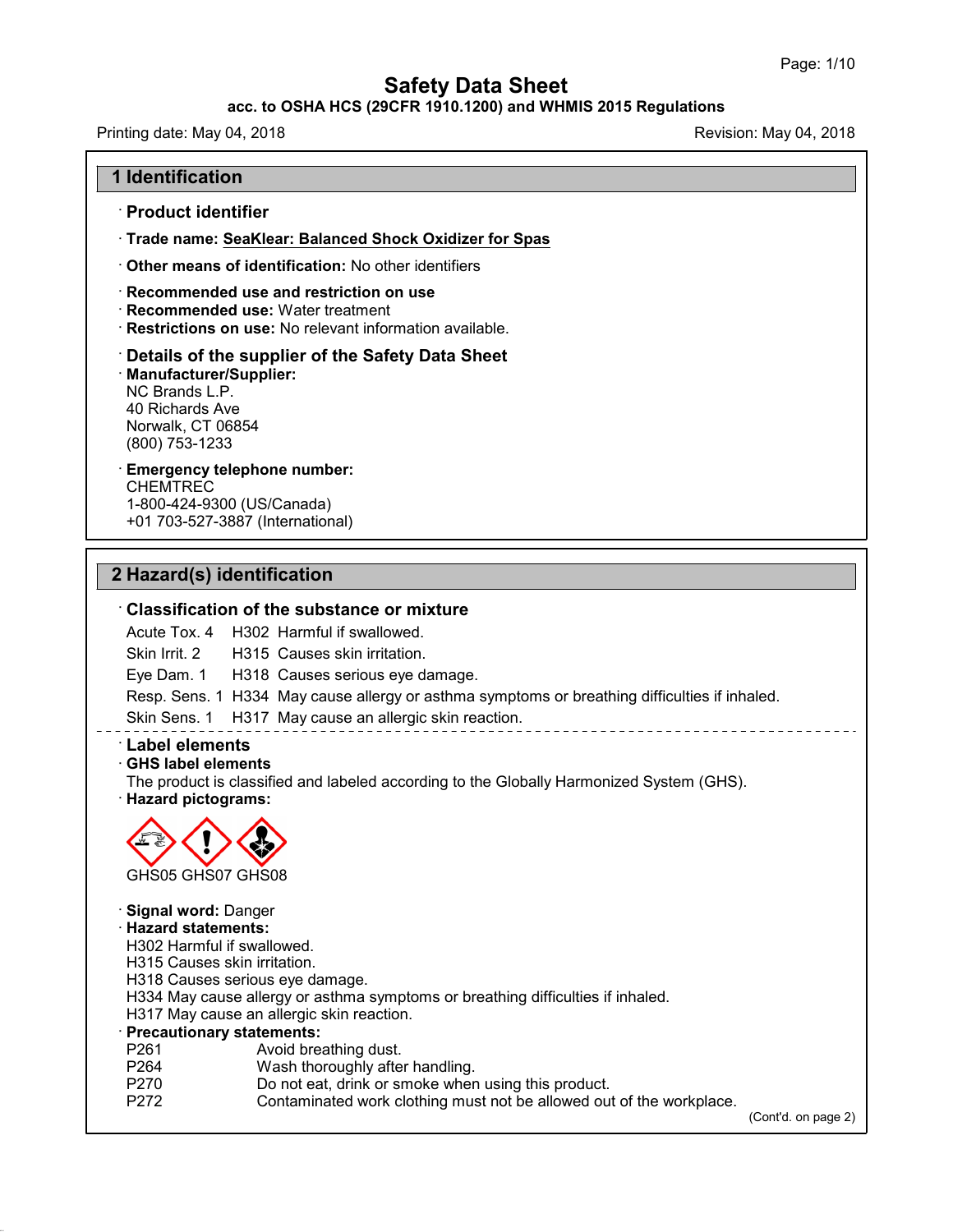**acc. to OSHA HCS (29CFR 1910.1200) and WHMIS 2015 Regulations**

Printing date: May 04, 2018 **Printing date: May 04, 2018** Revision: May 04, 2018

**Trade name: SeaKlear: Balanced Shock Oxidizer for Spas**

|                                                                                              | (Cont'd. of page 1)                                                                                                                                |  |  |  |
|----------------------------------------------------------------------------------------------|----------------------------------------------------------------------------------------------------------------------------------------------------|--|--|--|
| P <sub>280</sub>                                                                             | Wear protective gloves/protective clothing/eye protection.                                                                                         |  |  |  |
| P <sub>285</sub>                                                                             | In case of inadequate ventilation wear respiratory protection.                                                                                     |  |  |  |
| P301+P312                                                                                    | If swallowed: Call a poison center/doctor if you feel unwell.                                                                                      |  |  |  |
| P330                                                                                         | Rinse mouth.                                                                                                                                       |  |  |  |
| P302+P352                                                                                    | If on skin: Wash with plenty of soap and water.                                                                                                    |  |  |  |
| P304+P341                                                                                    | If inhaled: If breathing is difficult, remove person to fresh air and keep comfortable for<br>breathing.                                           |  |  |  |
|                                                                                              | P305+P351+P338 IF IN EYES: Rinse cautiously with water for several minutes. Remove contact lenses, if<br>present and easy to do. Continue rinsing. |  |  |  |
| P310                                                                                         | Immediately call a poison center/doctor.                                                                                                           |  |  |  |
| P333+P313                                                                                    | If skin irritation or rash occurs: Get medical advice/attention.                                                                                   |  |  |  |
| P342+P311                                                                                    | If experiencing respiratory symptoms: Call a poison center/doctor.                                                                                 |  |  |  |
| P362+P364                                                                                    | Take off contaminated clothing and wash it before reuse.                                                                                           |  |  |  |
| P <sub>501</sub>                                                                             | Dispose of contents/container in accordance with local/regional/national/international<br>regulations.                                             |  |  |  |
| Other hazards There are no other hazards not otherwise classified that have been identified. |                                                                                                                                                    |  |  |  |

## **3 Composition/information on ingredients**

#### · **Chemical characterization: Mixtures**

| Components:                                                                                          |            |  |
|------------------------------------------------------------------------------------------------------|------------|--|
| 60-80%<br>70693-62-8   pentapotassium bis(peroxymonosulphate) bis(sulphate)                          |            |  |
| Skin Corr. 1B, H314; Eye Dam. 1, H318<br>$\bigcirc$ Acute Tox. 4, H302                               |            |  |
| 497-19-8 sodium carbonate                                                                            | $10 - 20%$ |  |
| $\diamondsuit$ Eye Irrit. 2A, H319                                                                   |            |  |
| 7727-21-1 dipotassium peroxodisulphate                                                               | $< 5\%$    |  |
| <b>EXALCER Sol. 3, H272</b>                                                                          |            |  |
| $\diamond$ Resp. Sens. 1, H334                                                                       |            |  |
| Acute Tox. 4, H302; Skin Irrit. 2, H315; Eye Irrit. 2A, H319; Skin Sens. 1, H317;<br>STOT SE 3, H335 |            |  |
| A del distinguno del ten fin concentiu con e                                                         |            |  |

#### · **Additional information:**

For the listed ingredient(s), the identity and/or exact percentage(s) are being withheld as a trade secret. For the wording of the listed Hazard Statements, refer to section 16.

## **4 First-aid measures**

#### · **Description of first aid measures**

#### · **After inhalation:**

46.2.4

Supply fresh air and to be sure to call for a doctor. Provide oxygen treatment if affected person has difficulty breathing. In case of irregular breathing or respiratory arrest provide artificial respiration. · **After skin contact:** Immediately remove any clothing soiled by the product. Brush off loose particles from skin. Immediately wash with water and soap and rinse thoroughly.

If skin irritation continues, consult a doctor.

(Cont'd. on page 3)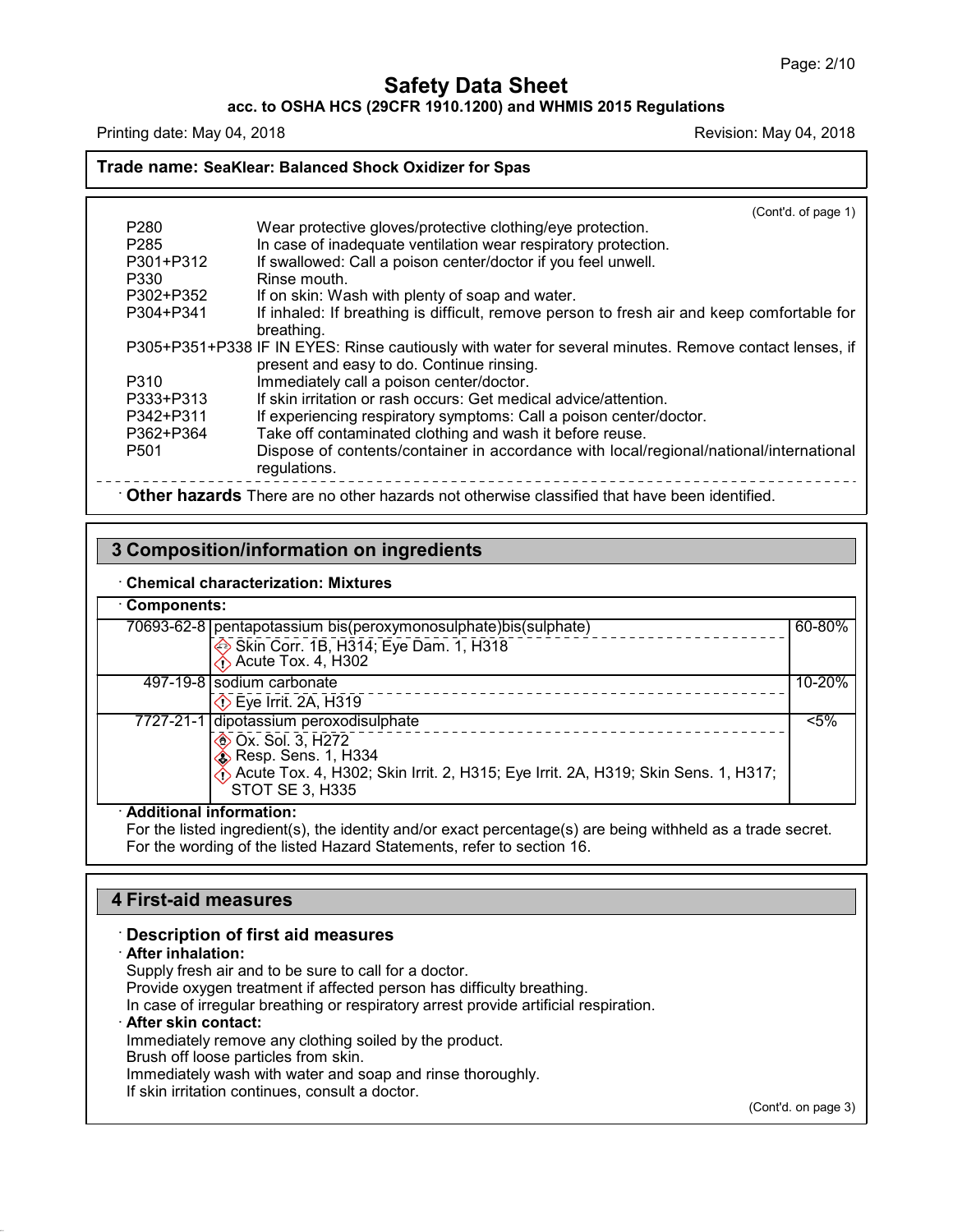**acc. to OSHA HCS (29CFR 1910.1200) and WHMIS 2015 Regulations**

Printing date: May 04, 2018 **Printing date:** May 04, 2018

## **Trade name: SeaKlear: Balanced Shock Oxidizer for Spas** (Cont'd. of page 2) Seek immediate medical help for blistering or open wounds. · **After eye contact:** Remove contact lenses if worn, if possible. Protect unharmed eye. Rinse opened eye for several minutes under running water. Then consult a doctor. · **After swallowing:** Rinse out mouth and then drink plenty of water. Do not induce vomiting; immediately call for medical help. · **Most important symptoms and effects, both acute and delayed:** Asthma attacks Breathing difficulty Coughing Allergic reactions Irritating to eyes and skin. Gastric or intestinal disorders when ingested. Nausea in case of ingestion. Vomiting. Diarrhea. · **Danger:** Causes serious eye damage. Danger of gastric perforation. Danger of impaired breathing. May cause allergy or asthma symptoms or breathing difficulties if inhaled. Harmful if swallowed. · **Indication of any immediate medical attention and special treatment needed:** Medical supervision for at least 48 hours. Severe allergic skin reaction, bronchial spasms and anaphylactic shock are possible. Later observation for pneumonia and pulmonary edema. If necessary oxygen respiration treatment. Contains dipotassium peroxodisulphate. May produce an allergic reaction. In cases of irritation to the lungs, initial treatment with cortical steroid inhalants. If medical advice is needed, have product container or label at hand. **5 Fire-fighting measures** · **Extinguishing media**

- · **Suitable extinguishing agents:** Water spray
- · **For safety reasons unsuitable extinguishing agents:** None.
- · **Special hazards arising from the substance or mixture**
- Formation of toxic gases is possible during heating or in case of fire.
- · **Advice for firefighters**
- · **Protective equipment:**

Wear self-contained respiratory protective device.

Wear fully protective suit.

46.2.4

## **6 Accidental release measures**

· **Personal precautions, protective equipment and emergency procedures**

(Cont'd. on page 4)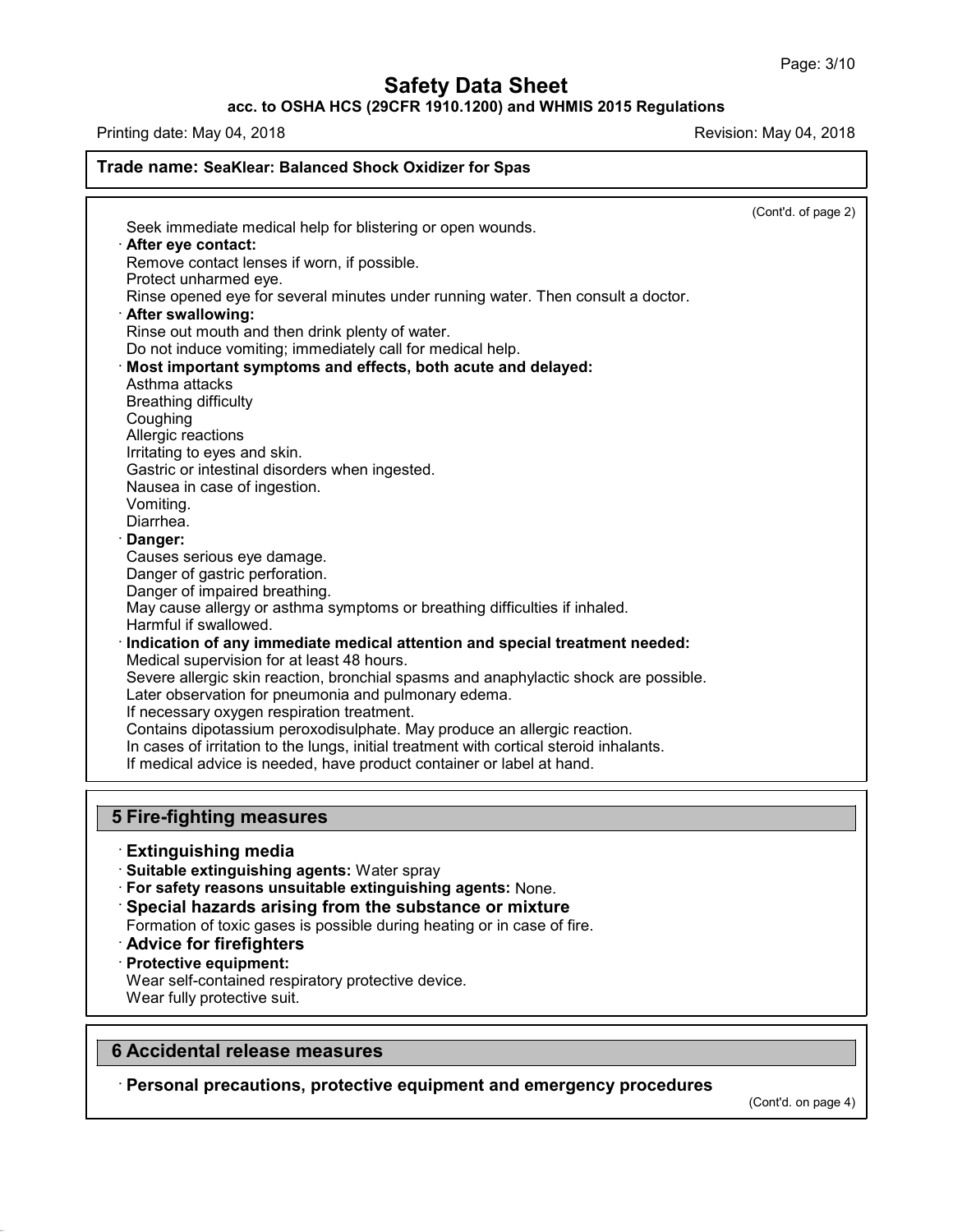**acc. to OSHA HCS (29CFR 1910.1200) and WHMIS 2015 Regulations**

Printing date: May 04, 2018 **Printing date:** May 04, 2018

### **Trade name: SeaKlear: Balanced Shock Oxidizer for Spas**

(Cont'd. of page 3)

Ensure adequate ventilation. Use personal protective equipment as required. Avoid formation of dust. Do not breathe dust.

· **Environmental precautions** Do not allow to enter sewers/ surface or ground water.

· **Methods and material for containment and cleaning up**

Pick up mechanically.

Send for recovery or disposal in suitable receptacles.

· **Reference to other sections**

See Section 7 for information on safe handling.

See Section 8 for information on personal protection equipment.

See Section 13 for disposal information.

### **7 Handling and storage**

### · **Handling**

#### · **Precautions for safe handling:**

Use only in well ventilated areas.

Prevent formation of dust.

Any deposit of dust which cannot be avoided must be regularly removed.

#### · **Information about protection against explosions and fires:** Keep ignition sources away - Do not smoke.

Emergency cooling must be available in case of nearby fire. Keep respiratory protective device available.

### · **Conditions for safe storage, including any incompatibilities** · **Requirements to be met by storerooms and receptacles:**

Storage area should be dry and well-ventilated.

- · **Information about storage in one common storage facility:** Store away from foodstuffs. Store away from reducing agents.
- Store away from flammable substances.
- Store away from metals.
- Do not store together with textiles.

### · **Further information about storage conditions:**

Protect from humidity and water.

- Keep containers tightly sealed.
- · **Specific end use(s)** No relevant information available.

## **8 Exposure controls/personal protection**

#### · **Control parameters**

46.2.4

· **Components with limit values that require monitoring at the workplace:**

## **70693-62-8 pentapotassium bis(peroxymonosulphate)bis(sulphate)**

TLV (USA) Long-term value: 0.1 mg/m<sup>3</sup> as Persulfates

EL (Canada) Long-term value:  $0.1 \text{ mg/m}^3$ 

(Cont'd. on page 5)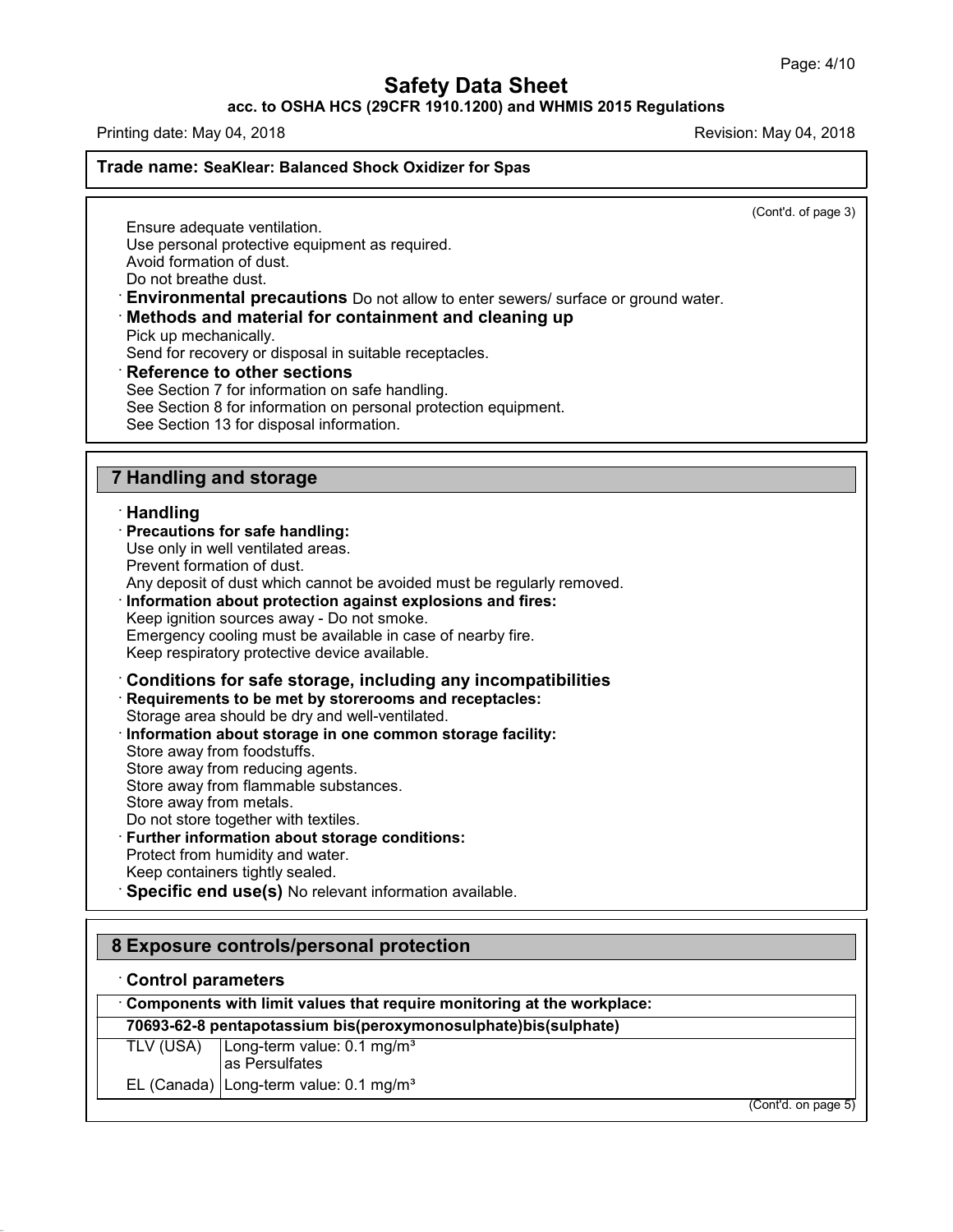### **acc. to OSHA HCS (29CFR 1910.1200) and WHMIS 2015 Regulations**

Printing date: May 04, 2018 **Printing date: May 04, 2018** Revision: May 04, 2018

## **Trade name: SeaKlear: Balanced Shock Oxidizer for Spas**

(Cont'd. of page 4) as persulfate **7727-21-1 dipotassium peroxodisulphate** TLV (USA) Long-term value: 0.1 mg/m<sup>3</sup> as Persulfates EL (Canada) Long-term value:  $0.1 \text{ mg/m}^3$ as persulfate EV (Canada) Long-term value:  $0.1 \text{ mg/m}^3$ · **Exposure controls** · **General protective and hygienic measures:** The usual precautionary measures for handling chemicals should be followed. Do not breathe dust. Keep away from foodstuffs, beverages and feed. Immediately remove all soiled and contaminated clothing. Wash hands before breaks and at the end of work. Do not inhale gases / fumes / aerosols. Avoid contact with the eyes and skin. · **Engineering controls:** No relevant information available. · **Breathing equipment:** Wear appropriate NIOSH respirator when ventilation is inadequate and occupational exposure limits are exceeded. · **Protection of hands:** Protective gloves The glove material has to be impermeable and resistant to the product/ the substance/ the preparation. · **Eye protection:** Safety glasses · **Body protection:** Protective work clothing · **Limitation and supervision of exposure into the environment** Avoid release to the environment. · **Risk management measures** No relevant information available. **9 Physical and chemical properties** · **Information on basic physical and chemical properties** · **Appearance: Form:** Granulate Color: Color: **Color:** White · **Odor:** Odorless  $\cdot$  Odor threshold:

· **pH-value:** 8.2 - 9.2 **Melting point/Melting range:** 

46.2.4

(Cont'd. on page 6)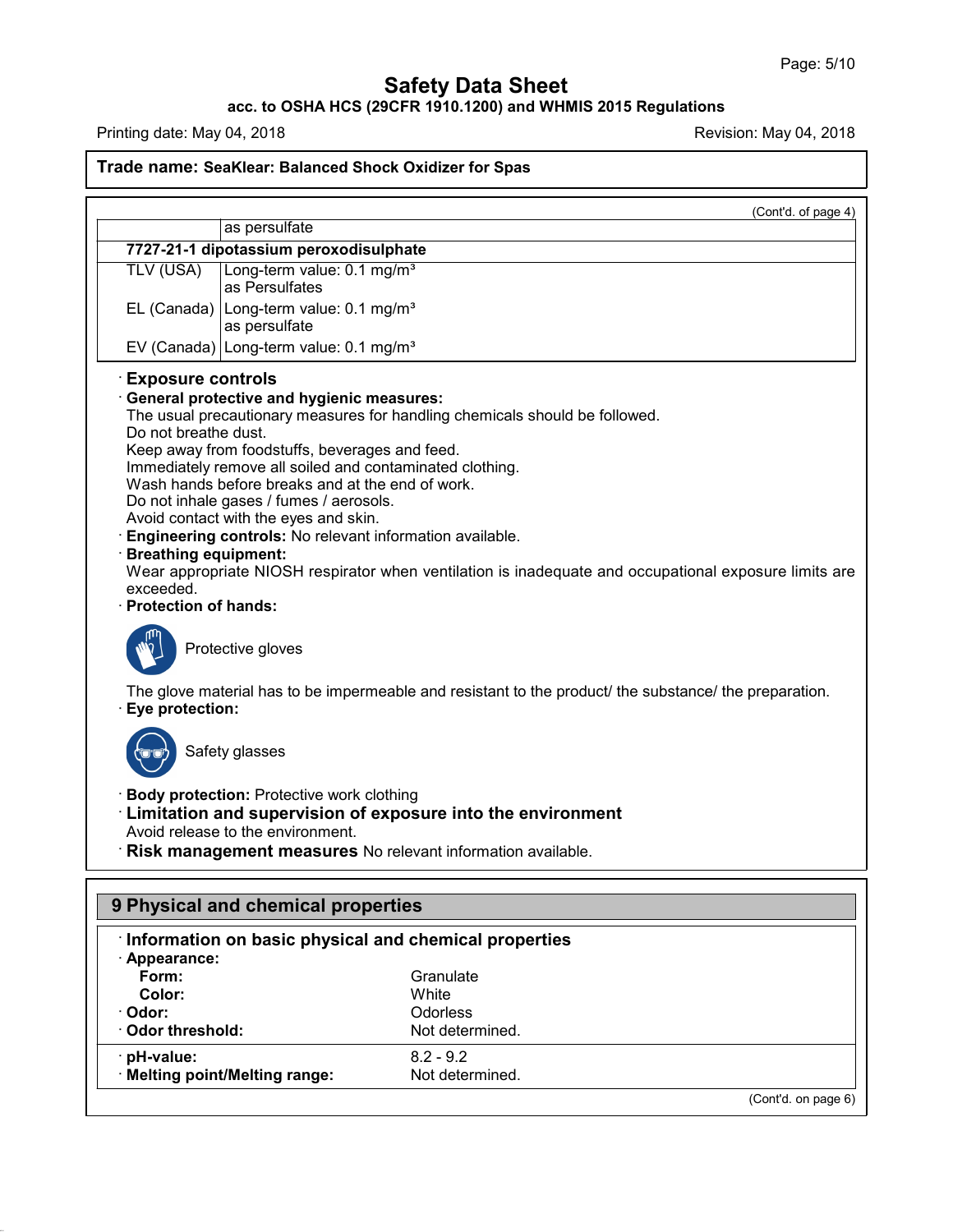## **acc. to OSHA HCS (29CFR 1910.1200) and WHMIS 2015 Regulations**

Printing date: May 04, 2018 **Printing date: May 04, 2018** Revision: May 04, 2018

## **Trade name: SeaKlear: Balanced Shock Oxidizer for Spas**

|                                                                                                | (Cont'd. of page 5)                                                          |  |
|------------------------------------------------------------------------------------------------|------------------------------------------------------------------------------|--|
| <b>Boiling point/Boiling range:</b>                                                            | Not determined.                                                              |  |
| · Flash point:                                                                                 | Not applicable.                                                              |  |
| · Flammability (solid, gaseous):                                                               | Contact with combustible material may cause fire.                            |  |
| · Auto-ignition temperature:                                                                   | Not determined.                                                              |  |
| · Decomposition temperature:                                                                   | Not determined.                                                              |  |
| · Danger of explosion:                                                                         | Product does not present an explosion hazard.                                |  |
| <b>Explosion limits</b><br>Lower:<br>Upper:<br>· Oxidizing properties:                         | Not determined.<br>Not determined.<br>Contains oxidizing agent.              |  |
| · Vapor pressure:                                                                              | Not determined.                                                              |  |
| · Density:<br>Relative density at 20 °C (68 °F):<br>Vapor density:<br><b>Evaporation rate:</b> | 2.35 g/cm <sup>3</sup> (19.61 lbs/gal)<br>Not applicable.<br>Not applicable. |  |
| · Solubility in / Miscibility with<br>Water at 22 °C (71.6 °F):                                | 297-357 g/l                                                                  |  |
| · Partition coefficient (n-octanol/water): Not determined.                                     |                                                                              |  |
| $\cdot$ Viscosity<br>Dynamic:<br>Kinematic:<br><b>Other information</b>                        | Not applicable.<br>Not applicable.<br>No relevant information available.     |  |

# **10 Stability and reactivity**

· **Reactivity:** No relevant information available.

- · **Chemical stability:** Stable under normal temperatures and pressures.
- · **Thermal decomposition / conditions to be avoided:** Decomposes before melting.

#### · **Possibility of hazardous reactions**

Reacts with reducing agents. Reacts with halogenated compounds. Reacts with organic substances. Reacts with strong acids and alkali. Reacts with various metals.

## · **Conditions to avoid**

Reacts with reducing agents. Excessive heat.

## · **Incompatible materials**

Reducing agents. Strong acids Alkalis

46.2.4

· **Hazardous decomposition products**

(Cont'd. on page 7)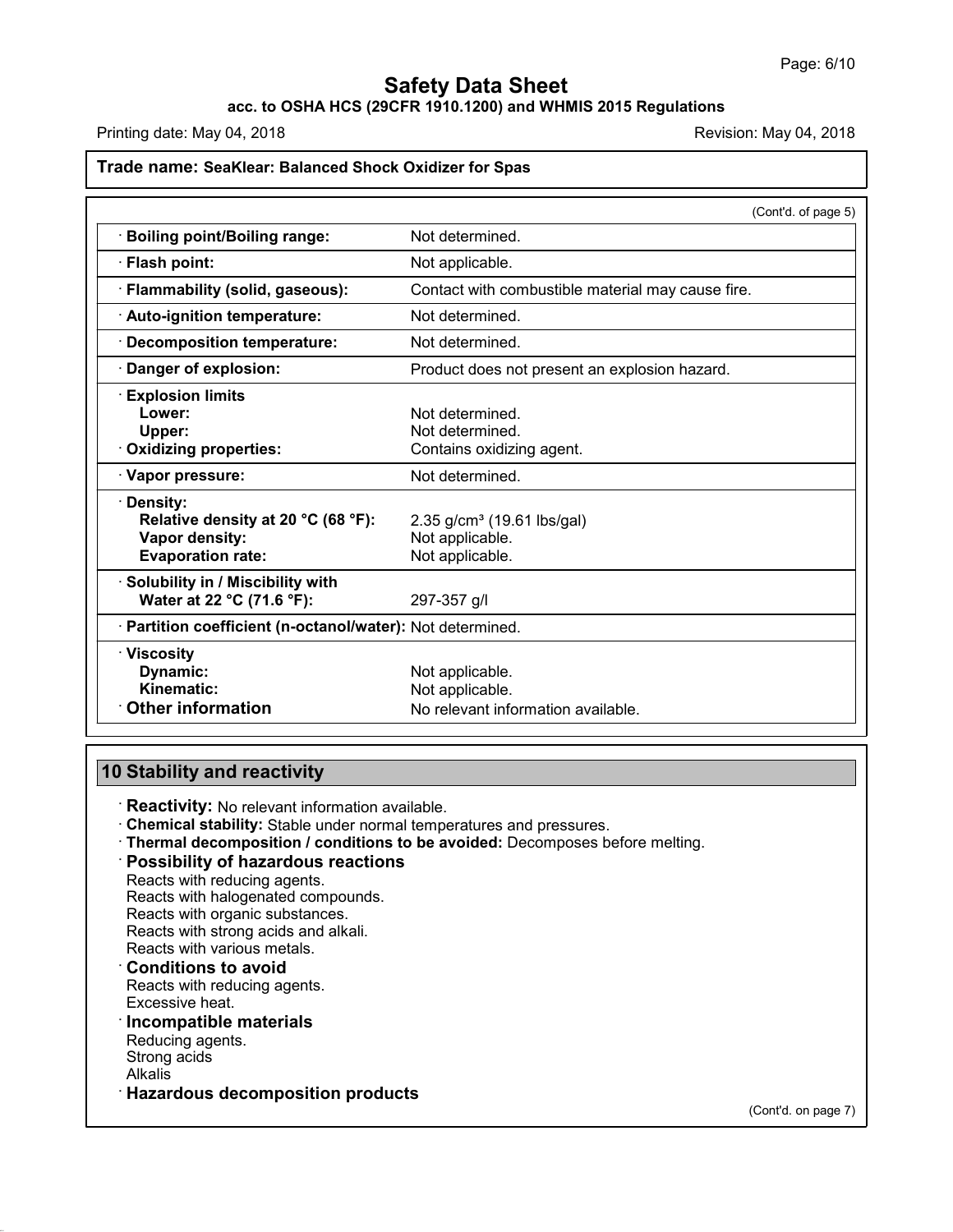### **acc. to OSHA HCS (29CFR 1910.1200) and WHMIS 2015 Regulations**

Printing date: May 04, 2018 **Printing date:** May 04, 2018

**Trade name: SeaKlear: Balanced Shock Oxidizer for Spas**

(Cont'd. of page 6)

Carbon dioxide Sulfur oxides (SOx) Toxic metal oxide smoke

## **11 Toxicological information**

### · **Information on toxicological effects**

· **Acute toxicity:**

· **LD/LC50 values that are relevant for classification:**

## **7727-21-1 dipotassium peroxodisulphate**

Oral LD50 802 mg/kg (rat)

· **Primary irritant effect:**

#### · **On the skin:**

Not corrosive to skin per OECD 435 testing analysis.

Irritant to skin and mucous membranes.

· **On the eye:** Strong caustic effect.

· **Sensitization:** May cause sensitisation by inhalation and skin contact.

· **IARC (International Agency for Research on Cancer):**

None of the ingredients are listed.

· **NTP (National Toxicology Program):**

None of the ingredients are listed.

· **OSHA-Ca (Occupational Safety & Health Administration):**

None of the ingredients are listed.

· **Probable route(s) of exposure:**

Ingestion.

Inhalation.

Eye contact.

Skin contact.

- · **Germ cell mutagenicity:** Based on available data, the classification criteria are not met.
- · **Carcinogenicity:** Based on available data, the classification criteria are not met.
- · **Reproductive toxicity:** Based on available data, the classification criteria are not met.
- · **STOT-single exposure:** Based on available data, the classification criteria are not met.
- · **STOT-repeated exposure:** Based on available data, the classification criteria are not met.
- · **Aspiration hazard:** Based on available data, the classification criteria are not met.

## **12 Ecological information**

· **Toxicity**

46.2.4

· **Aquatic toxicity** No relevant information available.

- · **Persistence and degradability** No relevant information available.
- · **Bioaccumulative potential:** No relevant information available.
- · **Mobility in soil:** No relevant information available.

· **Additional ecological information**

· **General notes:** Do not allow product to reach ground water, water course or sewage system.

· **Results of PBT and vPvB assessment**

(Cont'd. on page 8)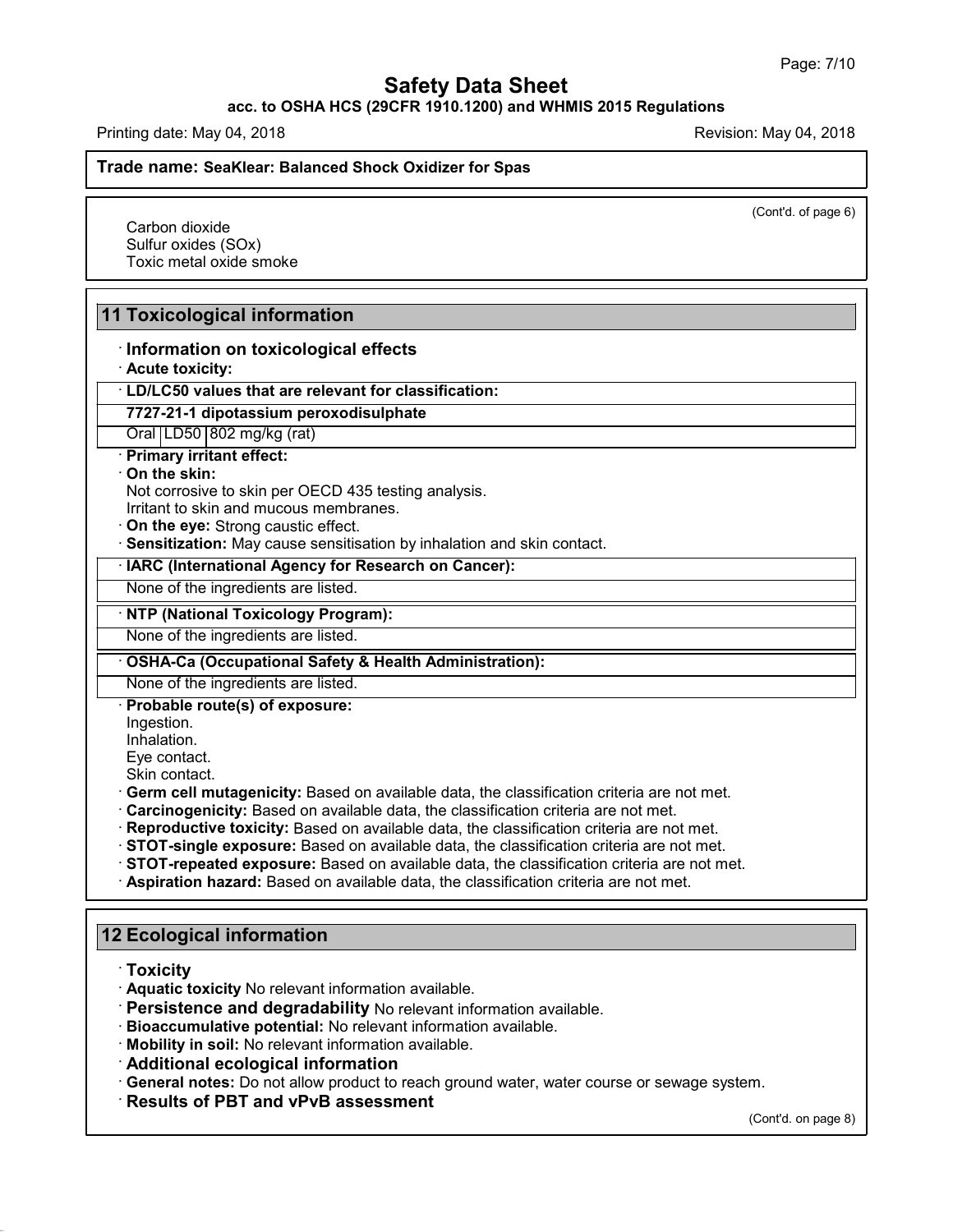**acc. to OSHA HCS (29CFR 1910.1200) and WHMIS 2015 Regulations**

Printing date: May 04, 2018 **Printing date: May 04, 2018** Revision: May 04, 2018

**Trade name: SeaKlear: Balanced Shock Oxidizer for Spas**

(Cont'd. of page 7)

· **PBT:** Not applicable.

· **vPvB:** Not applicable.

· **Other adverse effects** No relevant information available.

## **13 Disposal considerations**

### · **Waste treatment methods**

#### · **Recommendation:**

The user of this material has the responsibility to dispose of unused material, residues and containers in compliance with all relevant local, state and federal laws and regulations regarding treatment, storage and disposal for hazardous and nonhazardous wastes.

#### · **Uncleaned packagings**

· **Recommendation:** Disposal must be made according to official regulations.

| <b>14 Transport information</b>                                                   |                 |  |  |  |
|-----------------------------------------------------------------------------------|-----------------|--|--|--|
| · UN-Number<br>DOT, ADR, IMDG, IATA                                               | Not regulated.  |  |  |  |
| $\cdot$ UN proper shipping name<br>DOT, ADR, IMDG, IATA                           | Not regulated.  |  |  |  |
| · Transport hazard class(es)                                                      |                 |  |  |  |
| DOT, ADR, IMDG, IATA<br>· Class                                                   | Not regulated.  |  |  |  |
| · Packing group<br>DOT, ADR, IMDG, IATA                                           | Not regulated.  |  |  |  |
| <b>Environmental hazards</b><br>· Marine pollutant:                               | No.             |  |  |  |
| Special precautions for user                                                      | Not applicable. |  |  |  |
| Transport in bulk according to Annex II of<br><b>MARPOL73/78 and the IBC Code</b> | Not applicable. |  |  |  |

## **15 Regulatory information**

· **Safety, health and environmental regulations/legislation specific for the substance or mixture**

· **United States (USA)**

· **SARA**

46.2.4

· **Section 302 (extremely hazardous substances):**

None of the ingredients are listed.

· **Section 355 (extremely hazardous substances):**

(Cont'd. on page 9)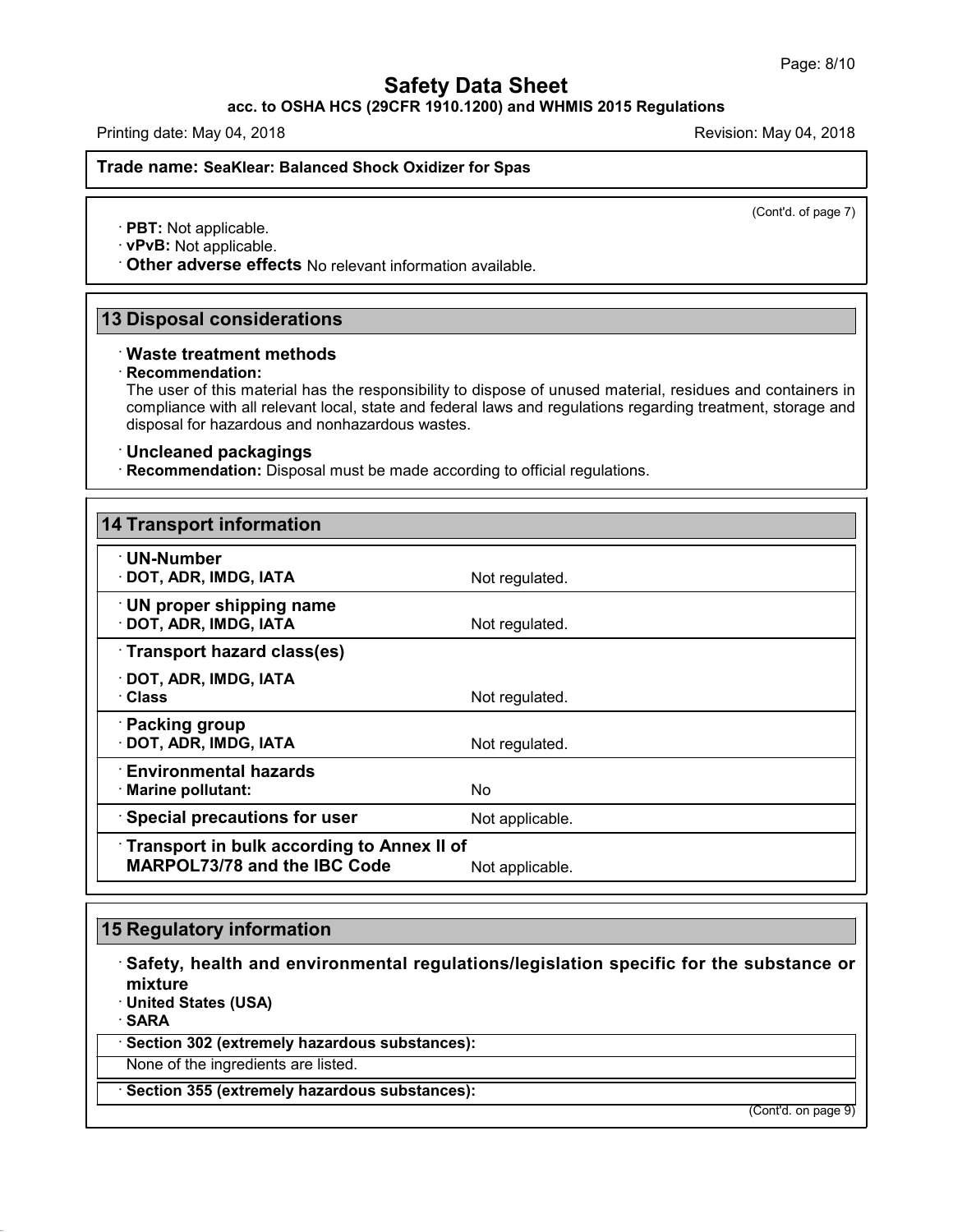### **acc. to OSHA HCS (29CFR 1910.1200) and WHMIS 2015 Regulations**

Printing date: May 04, 2018 **Printing date: May 04, 2018** Revision: May 04, 2018

**Trade name: SeaKlear: Balanced Shock Oxidizer for Spas**

(Cont'd. of page 8)

None of the ingredients are listed.

· **Section 313 (Specific toxic chemical listings):**

None of the ingredients are listed.

· **TSCA (Toxic Substances Control Act)**

All ingredients are listed.

· **Proposition 65 (California)**

· **Chemicals known to cause cancer:**

None of the ingredients are listed.

· **Chemicals known to cause developmental toxicity for females:**

None of the ingredients are listed.

· **Chemicals known to cause developmental toxicity for males:**

None of the ingredients are listed.

· **Chemicals known to cause developmental toxicity:**

None of the ingredients are listed.

· **EPA (Environmental Protection Agency):**

None of the ingredients are listed.

· **IARC (International Agency for Research on Cancer):**

None of the ingredients are listed.

· **Canadian Domestic Substances List (DSL):**

All ingredients are listed.

## **16 Other information**

46.2.4

This information is based on our present knowledge. However, this shall not constitute a guarantee for any specific product features and shall not establish a legally valid contractual relationship.

#### · **Date of preparation / last revision** May 04,2018 / -

#### · **Abbreviations and acronyms:**

ADR: European Agreement concerning the International Carriage of Dangerous Goods by Road IMDG: International Maritime Code for Dangerous Goods DOT: US Department of Transportation IATA: International Air Transport Association GHS: Globally Harmonized System of Classification and Labelling of Chemicals CAS: Chemical Abstracts Service (division of the American Chemical Society) LC50: Lethal concentration, 50 percent LD50: Lethal dose, 50 percent PBT: Persistant, Bio-accumulable, Toxic vPvB: very Persistent and very Bioaccumulative Ox. Sol. 3: Oxidizing solids – Category 3 Acute Tox. 4: Acute toxicity – Category 4 Skin Corr. 1B: Skin corrosion/irritation – Category 1B Skin Irrit. 2: Skin corrosion/irritation - Category 2 Eye Dam. 1: Serious eye damage/eye irritation – Category 1 Eye Irrit.2A: Serious eye damage/eye irritation – Category 2A Resp. Sens. 1: Respiratory sensitisation – Category 1 Skin Sens. 1: Skin sensitisation – Category 1 STOT SE 3: Specific target organ toxicity (single exposure) – Category 3 · **Sources**

(Cont'd. on page 10)